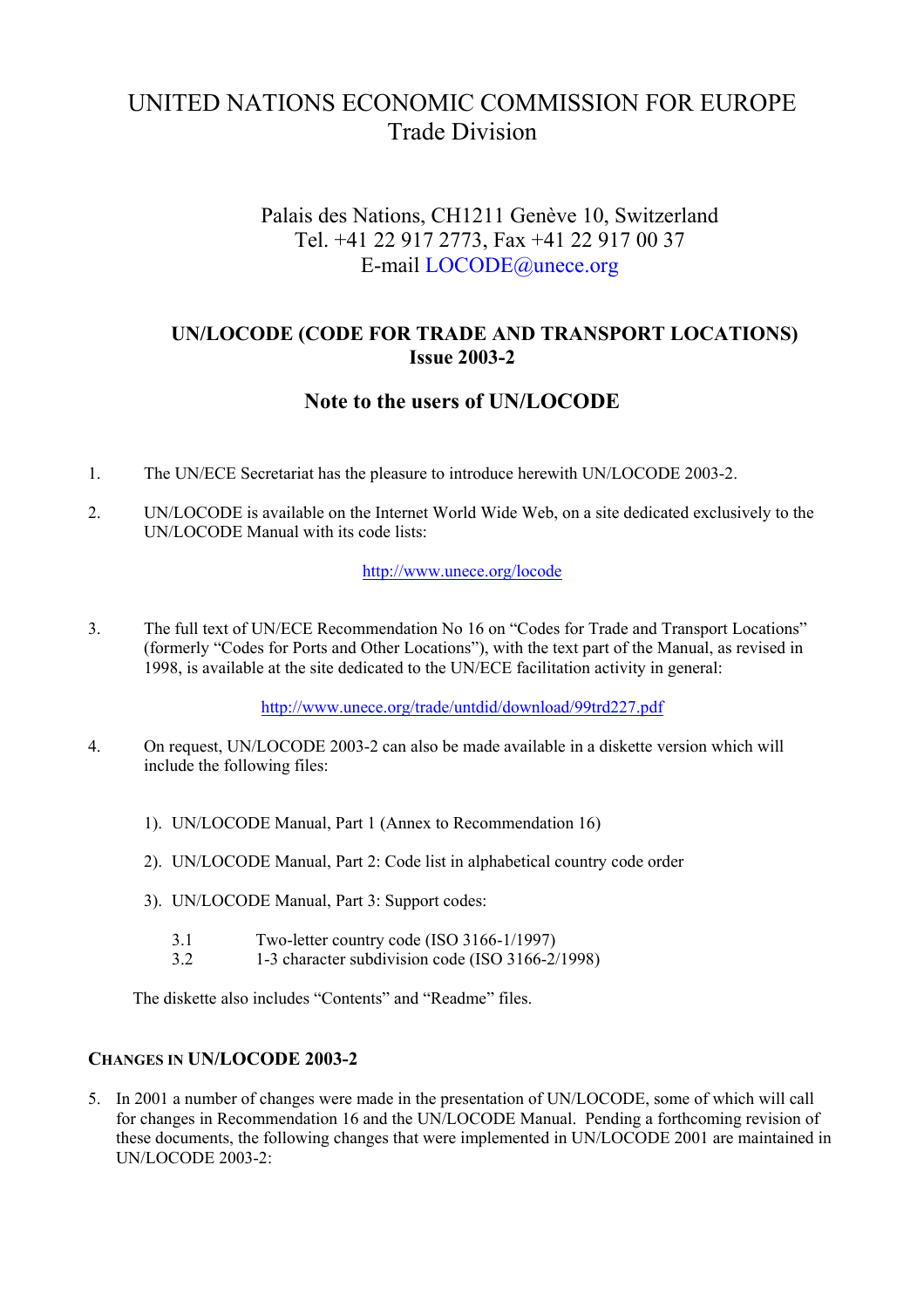### **5.1 Double columns**

6. As agreed at the time of the 1998 revision of Recommendation 16, the code list is now presented in two versions, one which includes diacritic marks in place names and one from which these marks have been removed.

#### **5.2 Geographical coordinates**

7. A new column for geographical coordinates (lat/long) was introduced in UN/LOCODE 2002-1. Data is being added in this column as it becomes available to the secretariat. In order to avoid unnecessary use of non-standard characters and space, the following standard presentation is used:

0000N 00000W 0000S 00000E

where the two last digits refer to minutes and the two or three first digits indicate the degrees. Coordinates are stated for over 11.000 locations in UN/LOCODE 2003-2

#### **5.3 Classifiers in Change column**

8. The classifiers in the Change column reflect practice elsewhere in the UN/EDIFACT environment. This means that in UN/LOCODE 2003-2, the following classifiers are used:

| Change | <b>Description</b>                                                            |
|--------|-------------------------------------------------------------------------------|
| X      | Marked for deletion in the next issue.                                        |
| #      | Change in the location name.                                                  |
|        | Other change in the entry                                                     |
| $^{+}$ | Entry added to the current issue                                              |
| $=$    | Reference entry                                                               |
|        | Retained for certain entries in the USA code list ("controlled duplications") |

#### **5.4 Alignment of function classifiers**

9. In order to align the use of function classifiers in Recommendations 16 and 19, it had been agreed that the classifier "8" in Rec. 16 should be reserved for inland waterway and lake ports whereas the letter "B" should represent border crossings. The change would be introduced once a list of inland waterway and lake ports had been established. However, as only 118 such "inland ports" had been notified to the secretariat and classified as such in UN/LOCODE 2002-1, the UN/LOCODE Expert Group agreed to discontinue the use of classifier "8" for this purpose and instead to use classifier "1" for all ports serving any kind of waterborne transport. (This agreement will be reflected in a revised Recommendation 16.)

10. Recommendation 16 includes a definition of "Inland Clearance Depot" (with synonyms "Dry Port", Inland Clearance Terminal, etc.) and the classifier "6" is reserved in the Recommendation for this type of function. Following a request from one country the UN/LOCODE Expert Group agreed to activate classifier "6" to ICDs in UN/LOCODE 2002-2.

11. There is also a provision in Recommendation 16 for the function "fixed transport functions (e.g. oil platform); the classifier "7" is reserved for this function. Noting that the description "oil pipeline terminals" would be more relevant, and could be extended to cover also electric power line and ropeway terminals, the Expert Group agreed that the classifier "7" should be activated in UN/LOCODE 2002-2.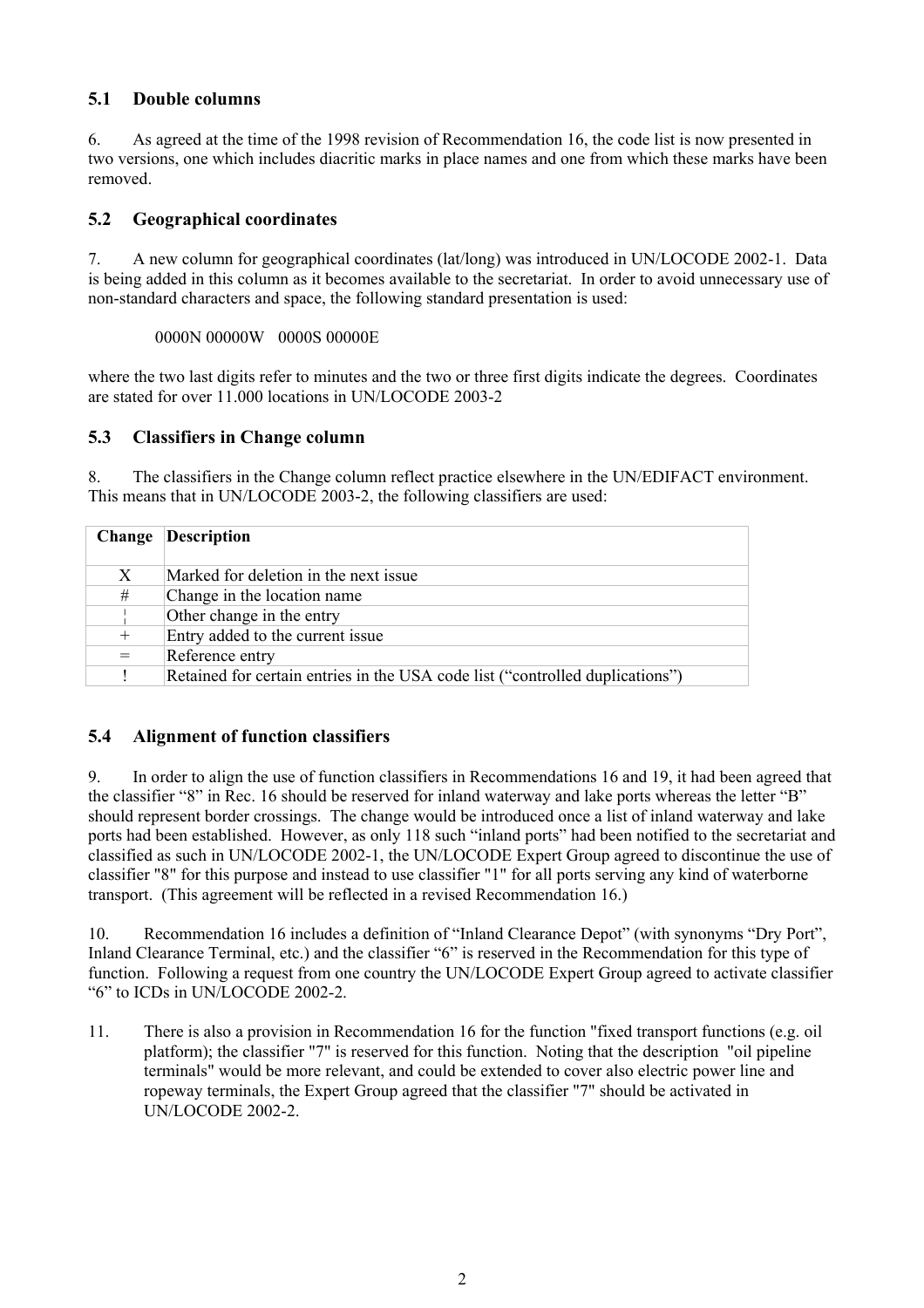#### **5.5 Introduction of new Country Code Elements and Names following ISO 3166-1 MA**

12. In view of the changes occurred on the country names "East Timor" and "Yugoslavia" after the publication of the UN/LOCODE 2003-1 which was released for the international community early December 2002, the UN/LOCODE Secretariat has included those changes specified by ISO 3166-1 Newsletter V-6 "Timor-Leste", dated 2002-11-15 and ISO 3166-1 Newsletter No. V-8, dated 2003- 07-23, with the following new changes recommended by the ISO 3166 Maintenance Agency which has agreed on the following change(s) to ISO 3166-1:1997 "Codes for the representation of names of countries and their subdivisions - Part 1: Country codes":

|                            | Country Name (Short): Timor-Leste |                                             |                                                          |
|----------------------------|-----------------------------------|---------------------------------------------|----------------------------------------------------------|
| Present entry: East Timor, |                                   |                                             | Official name: Democratic Republic of East Timor         |
| New entry:                 | <b>Timor-Leste</b>                |                                             | <b>Official name:</b> Democratic Republic of Timor-Leste |
| New alpha-two code: TL     |                                   |                                             |                                                          |
|                            |                                   |                                             |                                                          |
|                            |                                   | Country name (Short): Serbia and Montenegro |                                                          |
| Present entry:             | Yugoslavia,                       |                                             | Official name: Federal Republic of Yugoslavia            |
| New entry:                 | <b>Serbia and Montenegro</b>      |                                             | Official name: Serbia and Montenegro                     |

New alpha-two code: **CS**

Please be aware that the UN/LOCODE Secretariat has replaced the old country code elements by the new ones in current 2003-2 publication, keeping the location codes as they were defined before this specific conversion process.

Additionally, for Serbia and Montenegro, the Secretariat has conducted with the valuable assistance of Serbian authorities, a major refinement of the list of locations available for Serbia and Montenegro.

Any further reference to countries Serbia and Montenegro and Timor-Leste should consider the new country codes and names assigned.

#### **UN/LOCODE in figures**

13. The UN/LOCODE main code list now contains around 40.000 entries. 2.402 entries (marked with a "+" sign) have been added in the 2003-2 version. Changes in location names  $(\#)$  - most of them caused by spelling improvements and/or minor errors - have been made in 283 cases and other changes ( $\vert$ ) in 1.099 entries, in most cases because of the addition of functions, subdivision codes and/or coordinates. Each change affecting the location (can be more than one) will be stated with a four-digit tag in column Remarks. The tags and their meanings are:

@Fun: Change affects the Function @Coo: Change affects the Coordinates @Sub: Change affects the Subdivision @Sta: Change affects the Status

14. There are 324 entries marked with an "X" representing duplications or they did not fulfil all requirements to be in UN/LOCODE Directory and they will be deleted from the next issue. Entries marked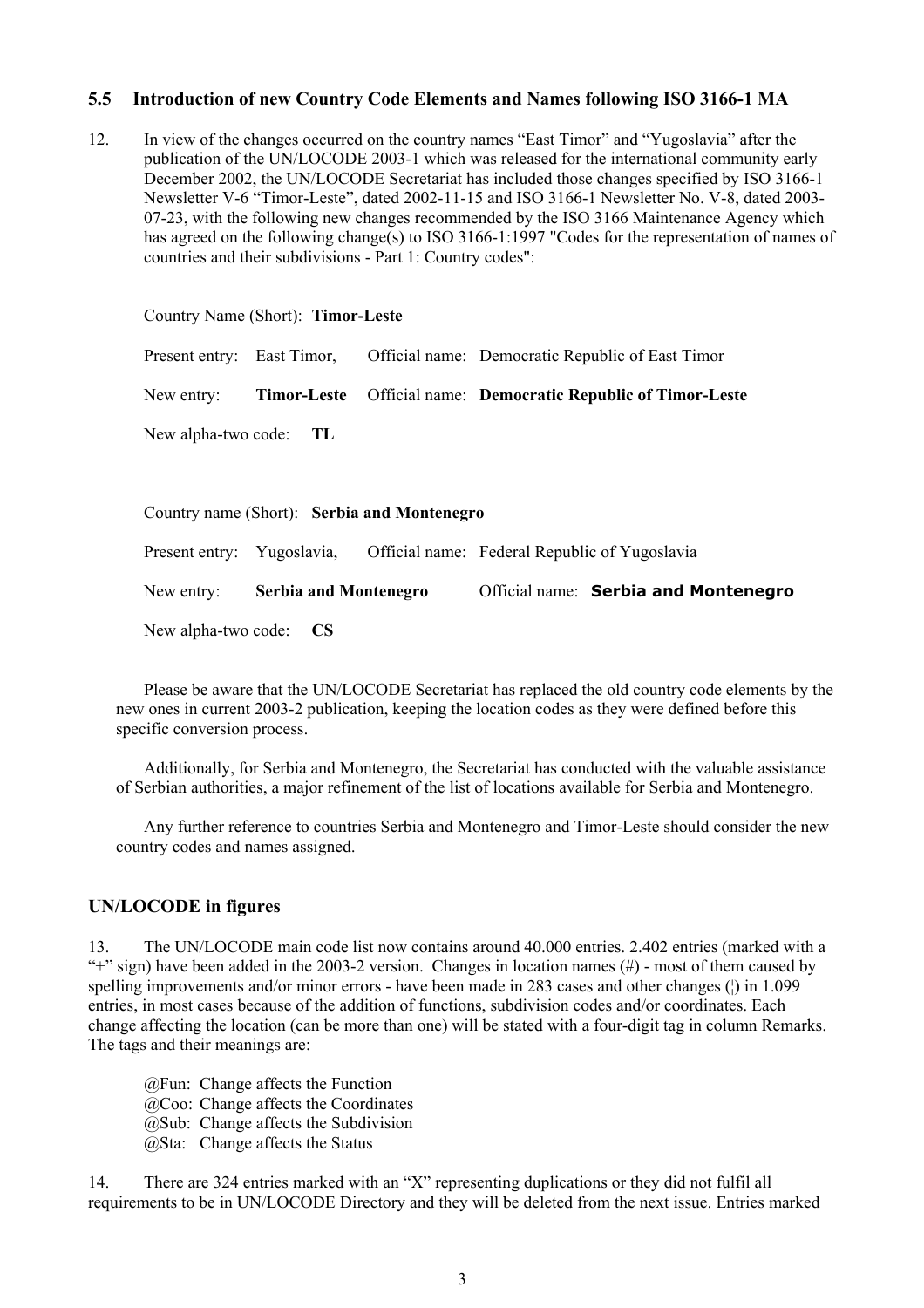for deletion in UN/LOCODE 2003-1 have now been removed; their code elements will, when relevant, be reserved for a period of five years.

- 15. The UN/LOCODE database now contains a total of over 72.000 entries.
- 16. The Universal Postal Union has adopted the UN/LOCODE as a basis for location codes used as International Mail Processing Centres (IMPC), at present nearly 1.400 such location entries exist. The Statistical Office of the European Union (EUROSTAT) is using the UN/LOCODE for certain statistical reporting related to nearly 1.600 port functions. In both cases, the UPU and EUROSTAT databases are incorporated in the UN/LOCODE database. In the UPU case code extensions are used, as envisaged in para 4.1 of the UN/LOCODE Manual, Part 1. It is recalled that UN/LOCODE database also includes similar databases from IATA (11.000 entries), ECLAC (450 records) and Lloyds Register (18.000 records).
- 17. It is important to note that due to the huge amount of Data Maintenance Requests (DMRs) that were sent to the UN/LOCODE Secretariat during the period from January 2003 to July 2003 (around 6.000) and the lack of information and references to support its validation, it was highly difficult to process all the requests which have been received and include it before the final cut off date for the publication.

This situation affects approximately 600 DMRs, which will be processed at the earliest possible opportunity and their requestor contacted directly. Having stated this, it helps to know that many of those DMRs are clear duplications of either information already in the database or it's similar to DMRs which have been included in the current production.

## **USA country revision**

18. After a major revision in 2001 of the code list for USA, still 5.391 entries remain with "RQ" status, not having been verified since 1993. These will be reviewed with a view to establishing their correct status.

19. There still remain about 99 cases in the US code list where the 3-letter part of the code duplicates IATA airport identifiers. These mainly refer to military installations and minor facilities which are of little relevance for UN/LOCODE users. The entries concerned have been marked with an exclamation mark (!). In application of para. 3.1.4 of the UN/LOCODE Manual, these duplications should not cause any problems for users.

## **Application of inclusion criteria**

20. The adoption in 2000 of new inclusion criteria enabled the Secretariat to review a large number of outstanding requests for inclusion of place names; over 27.000 entries now have been given one of the "approved" status indicators. The status classifier "RQ" (Request under consideration) is now used only in cases where it has not been possible to verify the existence of a location. However, some 8.300 entries with RQ status remain to be examined with a view to upgrading.

## **Handling of IATA codes**

21. The fact that some IATA 3-letter codes differ from existing codes for the same places in UN/LOCODE has caused problems for users. In order to resolve this problem, the UN/LOCODE Expert Group agreed to introduce a separate column, to be used only in cases where the IATA code deviates from UN/LOCODE. In all other cases, the presence of an airport function code would mean that the code elements are identical. In UN/LOCODE 2003-2, this rule has now been applied for all countries; the result is that the "IATA column" contains around 640 differing from IATA codes.

#### **New Request procedure**

22. Para 6.2.1 of the UN/LOCODE Manual stipulates that requests for inclusion of additional locations should preferably be transmitted on diskette or other electronic medium. In connection with the publication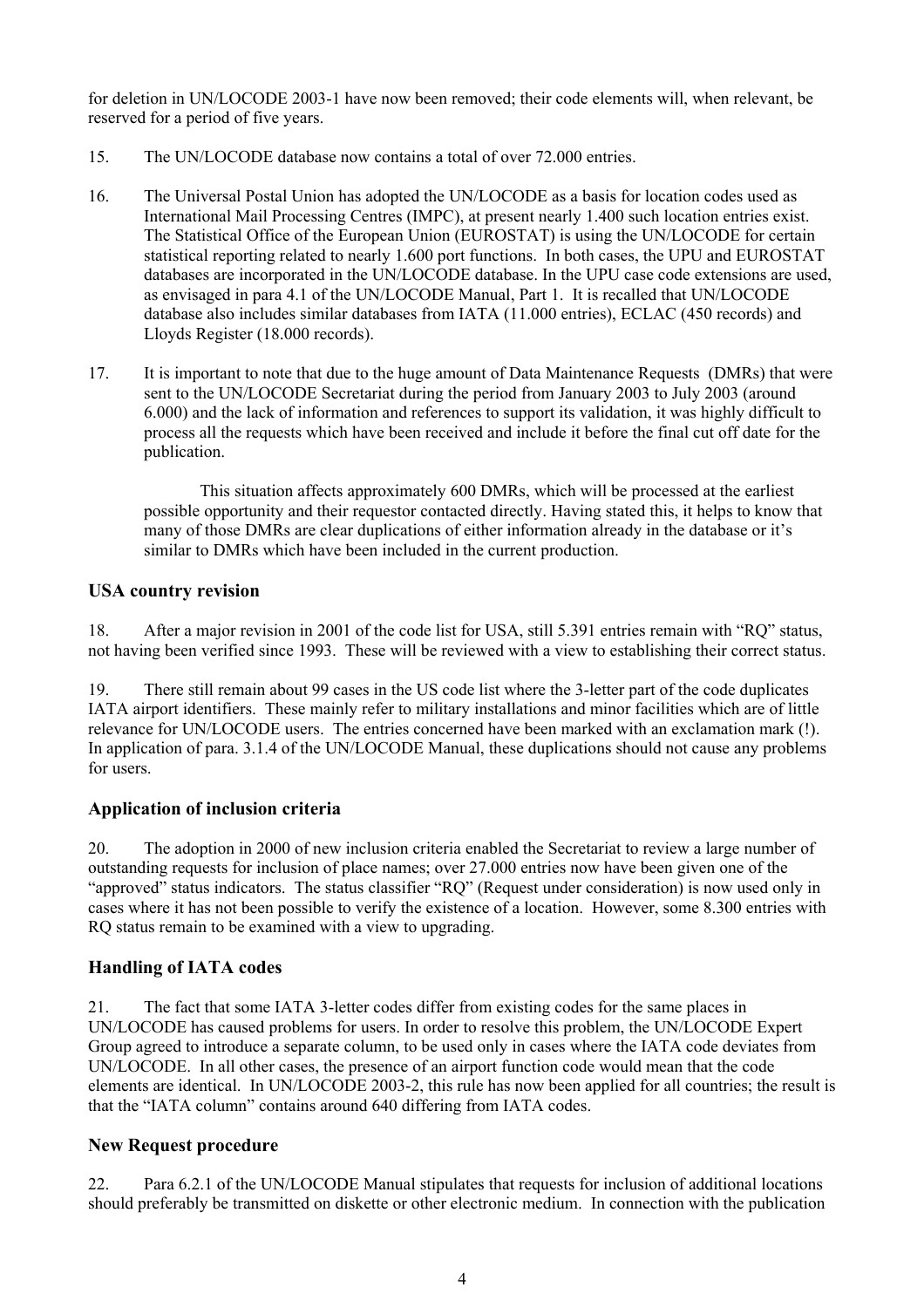of UN/LOCODE 2001, an electronic form for submitting requests was introduced on the website, enabling requestors to put forward any requests for new code entries directly by entering the data specified on that form. See Annex 2.

23 The electronic Request form should preferably be used. However, for occasional proposals of a limited number, not exceeding 10 entries, hard copy, e-mail or fax transmission is still acceptable. Moreover, for more extensive lists of requests, these can also be submitted as an EXCEL file. In both cases, the condition is that all required information is provided. The file formats, which are acceptable for request submissions, are specified in Section 6.4. of the Manual. These include

Microsoft ACCESS, version 97 or newer

Microsoft EXCEL, version 5.0/95 or newer

24. It is also possible to use a character separated ASCII file or a table ASCII file for request submissions, as described in section 6.4.3 of the Manual.

# **Use of diacritic signs in UN/LOCODE**

25. Place names in the UN/LOCODE are given in their national language versions as expressed in the Roman alphabet using the 26 characters of the character set adopted for international trade data interchange, with diacritic signs, when practicable (cf. para 3.2.2 of the UN/LOCODE Manual). International Standard character sets are laid down in ISO 8859-1 (1987) and ISO 10646-1 (1993). (The standard United States character set (437), which conforms to these ISO standards, is also widely used in trade data interchange.)

26. Several countries use national alphabets based on the 26 character set referred to above, but with the addition of diacritical signs which may change the pronunciation of the names concerned, their place in the alphabetical order and sometimes their meaning. With the increasing use of UN/LOCODE also in national and regional trade, the absence of diacritic signs caused serious disadvantages and problems for users.

27. For these reasons it was agreed in 1995 to introduce in the data base such characters which consist of a basic letter of the 26 character set but with an added diacritic sign (examples are â, å, ä, é, è, ö, ô, ø, ü), and to produce print-out on paper and Web pages showing these characters. (The Danish/Norwegian character "æ" had to be replaced by a single "a").

28. However, where UN/LOCODE is distributed on diskettes in ASCII format, certain types of software (DOS Editor, Windows Write, etc) will show these diacritics as different graphic signs. If newer software is used (Word Perfect, Word for Windows and others) the proper diacritic characters will appear.

29. The introduction of diacritic signs as from the 1995 UN/LOCODE therefore had some undesirable effects for certain users importing or printing out data from the UN/LOCODE ASCII file. Diacritic characters in some cases were represented by other characters or graphic signs and thus became meaningless. The reason is that, although international standards exist for character sets including accents and diacritic characters, industry standards do not always allow their use.

30. To aid users with such problems, as from the 2001 version of UN/LOCODE, two columns are provided for place names, one reflecting national name versions, with diacritic signs, and one in which diacritic signs have been removed from the names. Countries for which diacritic signs are used in UN/LOCODE 2003-2 include AT, BR, CH, CL, DE, DK, FI, FO, FR, HU, IS, MX, NO, PA, PE, PT, SE, SJ, TR and VN.

31. The following list shows those roman characters with accents and diacritic marks, which are used in location names in UN/LOCODE. If they cannot be read or produced with available equipment, they should be substituted as set out in the second column of the list.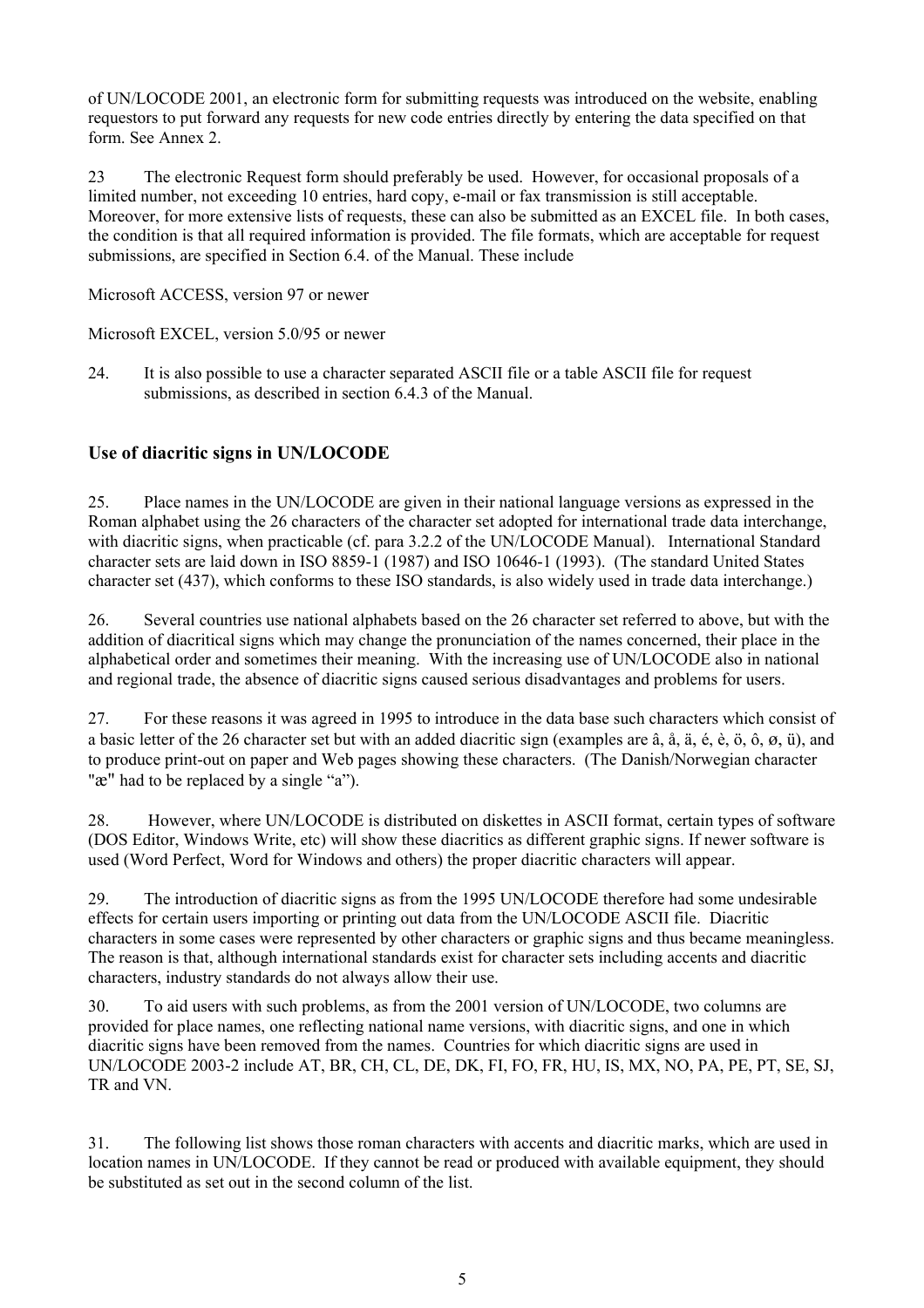| <b>DIACRITIC</b>                                                                        | <b>CONVERSION</b> |
|-----------------------------------------------------------------------------------------|-------------------|
| $\dot{A}$ , $\dot{A}$ , $\hat{A}$ , $\ddot{A}$ , $\ddot{A}$ , $\ddot{A}$ , $\ddot{A}$ . | $\mathbf{A}$      |
| Ç                                                                                       | $\mathcal{C}$     |
| $\dot{E}, \dot{E}, \hat{E}, \ddot{E}$                                                   | E                 |
| $\dot{I}$ , Í, Í, Ï                                                                     | I                 |
| Ñ                                                                                       | N                 |
| $\dot{O}$ , $\dot{O}$ , $\dot{O}$ , $\ddot{O}$ , $\ddot{O}$ , $\varnothing$             | О                 |
| Ù, Ú, Û, Ü                                                                              | U                 |
| Ý                                                                                       | Y                 |
| à, á, â, ã, ä, å, æ                                                                     | a                 |
| Ç                                                                                       | $\mathbf c$       |
| è, é, ê, ë                                                                              | e                 |
| $i, i, \hat{i}, \hat{i}$                                                                | $\mathbf{i}$      |
| Ñ                                                                                       | n                 |
| $\dot{o}$ , $\dot{o}$ , $\dot{o}$ , $\ddot{o}$ , $\ddot{o}$ , $\theta$                  | $\mathbf{o}$      |
| ù, ú, û, ü                                                                              | u                 |
| Ý, ÿ                                                                                    | y                 |

32. If characters produced are irrelevant or not recognisable, examples of actual names are given in Annex 1, which may help users to identify and substitute basic Roman characters in such names.

#### **Sorting order**

33. Another problem is caused by the fact that alphabetical sorting conventions vary among countries using diacritic characters, and between computer software specifications. As the UN/LOCODE 2003-2 is produced mainly using the United States character set 437, the sorting order follows the one specified for that character set.

34. For some countries a national sorting order exists; this is indicated under the country name, e.g. for Sweden: "Sorting order a - z, å, ä, ö"

35. It should be noted that the sorting order in the list without diacritic signs might differ from the one that contains such signs. The secretariat would be grateful to be informed about practical experiences among users. Solutions of any remaining technical problems will then be sought before the next issue of UN/LOCODE.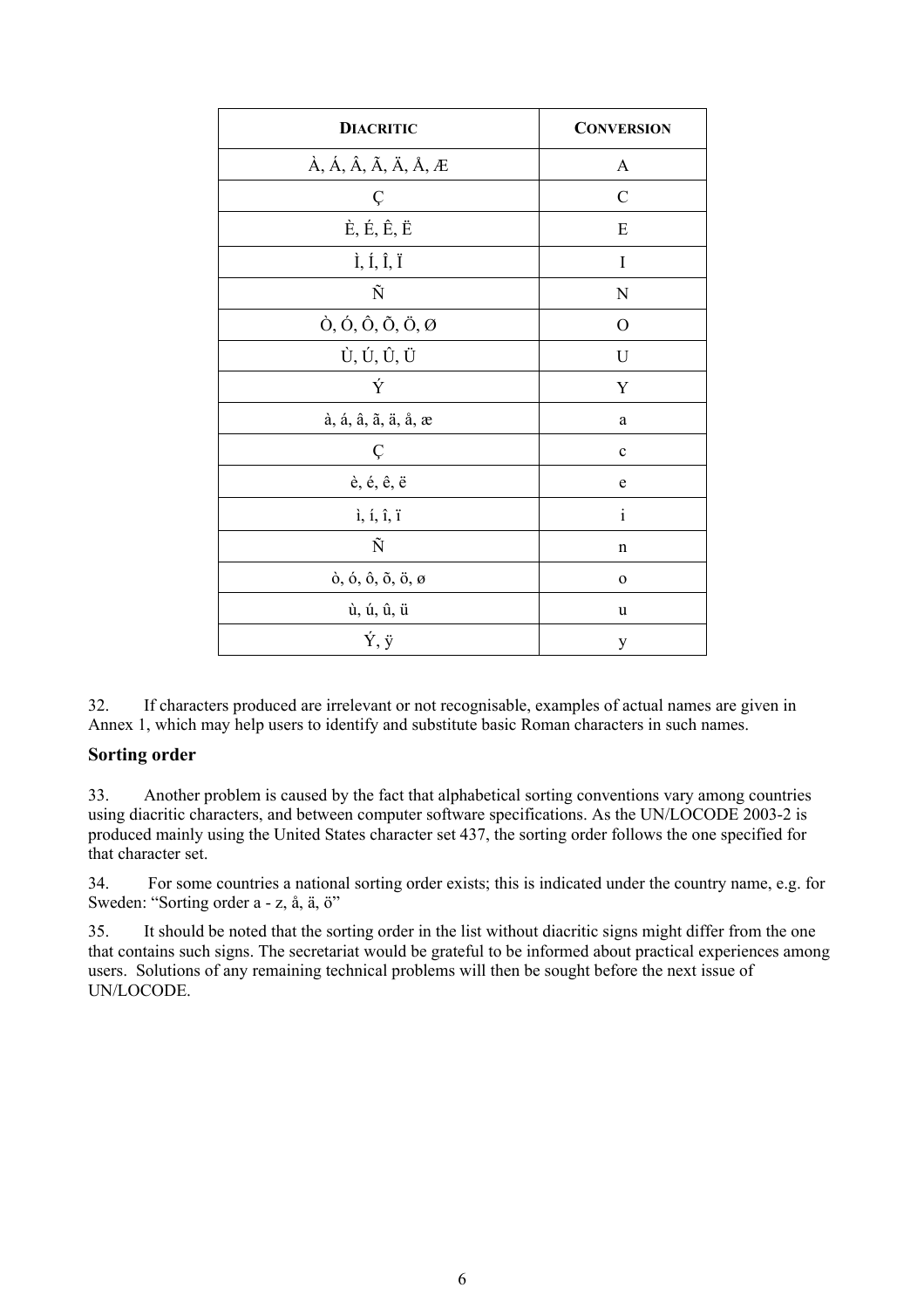### **ANNEX 1**

If characters produced are irrelevant or not recognisable, the following examples of actual names may enable users to identify and substitute basic Roman characters in such names:

| FR MAC        | Mâcon: Substitute second character with "a"                                                                    |
|---------------|----------------------------------------------------------------------------------------------------------------|
| <b>SE VAJ</b> | Väja: Substitute second character with "a"                                                                     |
| <b>CL KNA</b> | Viña del Mar: Substitute third character with "n"                                                              |
| <b>SE ALM</b> | Älmhult: Substitute first character with "A"                                                                   |
| <b>SE AMA</b> | Åmål: Substitute first character "A" and third character with "a"                                              |
| DK AAR        | Århus: Substitute first character with "A"                                                                     |
| DK AGP        | Agerbæk: Substitute sixth character with "a"                                                                   |
| DK ARK        | Ærøskøbing: Substitute first character with "A" Substitute third and sixth characters with<br>$\mathfrak{a}_0$ |
| DE OKB        | Østbirk: Substitute first character with "O"                                                                   |
| <b>SE GOT</b> | Göteborg: Substitute second character with "o"                                                                 |
| <b>SE ORB</b> | Örebro: Substitute first character with "O"                                                                    |
| DE LBC        | Lübeck: Substitute second character with "u"                                                                   |
| DE UER        | Ürzig: Substitute first character with "U"                                                                     |
| FR BET        | Béthune: Substitute second character with "e"                                                                  |
| FR CMP        | Compiègne: Substitute sixth character with "e"                                                                 |